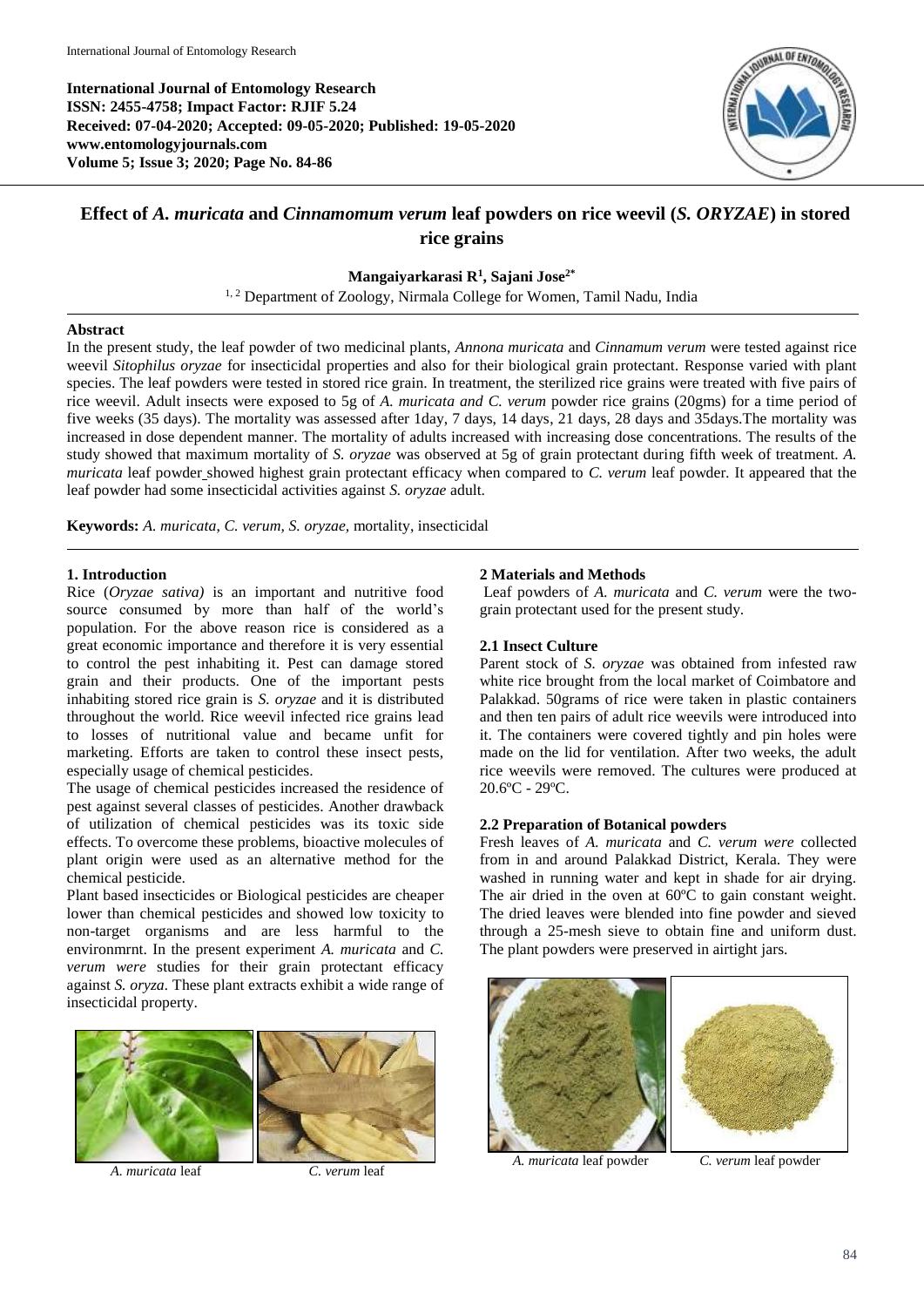#### **2.3 Experimental set up**

The grains were sterilized in an incubator, about 24 hours at 60ºC to disinfect them. About 20 gm of the fresh and uninfested rice grain was measured and transferred into transparent plastic bottle of 8×8 cm size. Thereafter five different doses of each plant power were thoroughly mixed with 20 gm of rice grain in each plastic bottle. Freshly emerged adult were starved for 4 hour and ten pairs of adult weevil were introduced into grain plastic bottle. The bottles were covered tightly with lid with holes for ventilation. The control was free from grain protectant. Rate of Mortality was recorded after every seven days for thirty-five days. Five replications were maintained in each treatment. The present study was conducted at 27ºC and 73% relative humidity under laboratory condition.

### **Experimental Setup**



#### **2.4 Mortality rate Assessment**

To estimate mortality, the number of dead insects in each vial was counted at 7,14,21,28 and 35 days after treatment. Rice weevil mortality was assessed as number of dead insect/Total number of insects x 100. Data on percentage adult weevil were corrected using Abbott's [1925] formula,



## **3. Results and Discussion**

The result of the percentage mortality of *S. oryzae were* recorded at every seven days for five weeks at exposure to different concentrations of the two experimental plant leaf extracts. It was seen that the mortality rate was maximum at higher concentration in both the plants (Table 1 and 2)

**Table 1:** Effect of *A. muricata* leaf powder against *S. oryzae* on rice grain

| Does of               | Mean mortality after $7 - 35$ days treatment |                     |            |            |                                                     |  |  |
|-----------------------|----------------------------------------------|---------------------|------------|------------|-----------------------------------------------------|--|--|
| A.<br><b>Muricata</b> |                                              | 4                   | 21         | 28         | 35                                                  |  |  |
|                       | 00.00<br>$\pm 00.0$                          | 00.00<br>$\pm 00.0$ |            |            | $10.12 \pm 2.0813.33 \pm 1.5418.00 \pm 1.24$        |  |  |
| 2                     | 00.00<br>$\pm 00.0$                          | 00.00<br>$\pm 00.0$ |            |            | $10.33 \pm 2.10$ $19.6 \pm 3.00$ $20.33 \pm 3.14$   |  |  |
| 3                     | 00.00<br>$\pm 00.0$                          | 00.00<br>$\pm 00.0$ |            |            | $16.61 \pm 3.2829.33 \pm 2.5840.66 \pm 2.31$        |  |  |
| 4                     | 00.00<br>$+00.0$                             |                     |            |            | 27.12±2.2338.05±1.5256.33±2.3361.33±3.47            |  |  |
| 5                     |                                              |                     |            |            | 28.33±4.3543.63±2.5962.63±2.6286.64±2.3592.60±3.87l |  |  |
| Control               | 00.00                                        | 00.00               | 00.00      | 00.00      | 00.00                                               |  |  |
|                       | $\pm 00.0$                                   | $\pm 00.0$          | $\pm 00.0$ | $\pm 00.0$ | $\pm 00.0$                                          |  |  |

Mean ±SD values of five replicates

Table 1 shows the effect of *A. muricata* leaf powder treated

against *S. oryzae* on stored rice grain. The maximum mortality was observed in the fifth week at 5 g of *A. muricata* leaf powder treated rice grains and the least mortality was observed for first week of treatment at 1 g of *A. muricata* leaf powder treated rice grains*.* The rate of mortality was directly proportional to the concentration of doses, ie as the concentration of grain protectant increases the rate of mortality also increases.

**Table 2:** Effect of *C. verum* leaf powder against *S. oryzae*

| Does of C.                    | Mean mortality after 7 days post treatment |            |         |                                                   |                                              |  |
|-------------------------------|--------------------------------------------|------------|---------|---------------------------------------------------|----------------------------------------------|--|
| <i>Verum</i> (gm)             | 7                                          | 14         | 21      | 28                                                | 35                                           |  |
|                               | 00.00                                      | 00.00      |         | $10.10 \pm 1.22$ $15.13 \pm 1.25$ $19.31 \pm 2.1$ |                                              |  |
|                               | $\pm 00.0$                                 | $\pm 00.0$ |         |                                                   |                                              |  |
| $\mathfrak{D}_{\mathfrak{p}}$ | 00.00                                      | 00.00      |         | $14.33 \pm 2.5423.05 \pm 2.321304.3 \pm 2.33$     |                                              |  |
|                               | $\pm 00.0$                                 | $\pm 00.0$ |         |                                                   |                                              |  |
| 3                             | 00.00                                      | 00.00      |         |                                                   | $19.60 \pm 2.5632.65 \pm 2.1145.64 \pm 1.05$ |  |
|                               | $\pm 00.0$                                 | $\pm 00.0$ |         |                                                   |                                              |  |
| 4                             | 00.00                                      | 00.00      |         |                                                   | 29.12±2.0838.15±1.2249.13±2.44               |  |
|                               | $\pm 00.0$                                 | $\pm 00.0$ |         |                                                   |                                              |  |
| 5                             | 00.00                                      | 00.00      |         |                                                   | $32.00 \pm 2.3148.33 \pm 2.0862.33 \pm 2.14$ |  |
|                               | $\pm 00.0$                                 | $\pm 00.0$ |         |                                                   |                                              |  |
| Control                       | 00.00                                      | 00.00      | 00.00   | 00.00                                             | 00.00                                        |  |
|                               | $\pm 00.0$                                 | $\pm 00.0$ | $+00.0$ | $+00.0$                                           | $\pm 00.0$                                   |  |

Mean ±SD values of five replicates

Table 2 shows the effect of *C. verum* leaf powder extract against *S. oryzae.* The mortality rate was zero for the first two weeks of treatment. The maximum mortality was observed after fifth week of treatment at 5 g concentration of *C. verum* leaf powder treated rice grains and the least mortality was observed after 21, 28 and 35 days of treatment at 1 g of C. *verum* leaf powder treated rice grains. This proves that the efficacy of *C. verum* leaf powder is lower when compared to *A. muricata* leaf powder in controlling the stored pest *S. oryzae*

Many studies had been conducted to study the efficacy of grain protectant against *S. oryzae* and produces similar results. Rahman *et al.* (2007)<sup>[2]</sup> tested the ethanol extract of melgota*, Macaranga postulata* at different concentrations for their repellent activity against *S. oryzae* and showed that concentration of doses was directly proportional to repellent activity of pesticides. Mervat et al., (2016)<sup>[3]</sup> conducted experiment to protect grains from *S. oryzae* using oils of basil, fennel, and geranium. Ujjwal SahooI et al., (2018)<sup>[4]</sup> studied the efficacy of *Cinnamomum verum* against *S. oryzae* and found to be a potent repellent. Asawalam *et al*., (2012) [5] reported that powder of the *A. squamosa* leaves extract lead to suffocation and finally death of the stored grain pests, *Oryzae sativa*. Tariq Javed *et al.,* (2018) [6] carried out experiment using *Guaiacum officinale* and *A. squamosal* against *S. oryzae* and observed 19.00% mortality against *Guaiacum officinale* and 100% mortality by *A. squamosa.*

Yoon *et al.*, (2007)<sup>[7]</sup> Studied the repellent efficacy of six essential oils extracted from caraway, clary sage, grapefruit, strawberry and thyme white, their related volatile constituents against the adult of *S. oryzae* and found that the mixture of caraway and grapefruit was potent repellents for controlling *S. oryzae.* Pascual-Villalobos *et al.,* (2003) [8] observed the insecticidal effects of a group of plant essential oils which are caraway, coriander (*Coriandrum sativum*), sweet basil (*Ocimum basilicum*) garland chrysanthemum and were tested against the cereal storage pests *Collosobruchus maculatus* and *Sitophilus granarius*. The